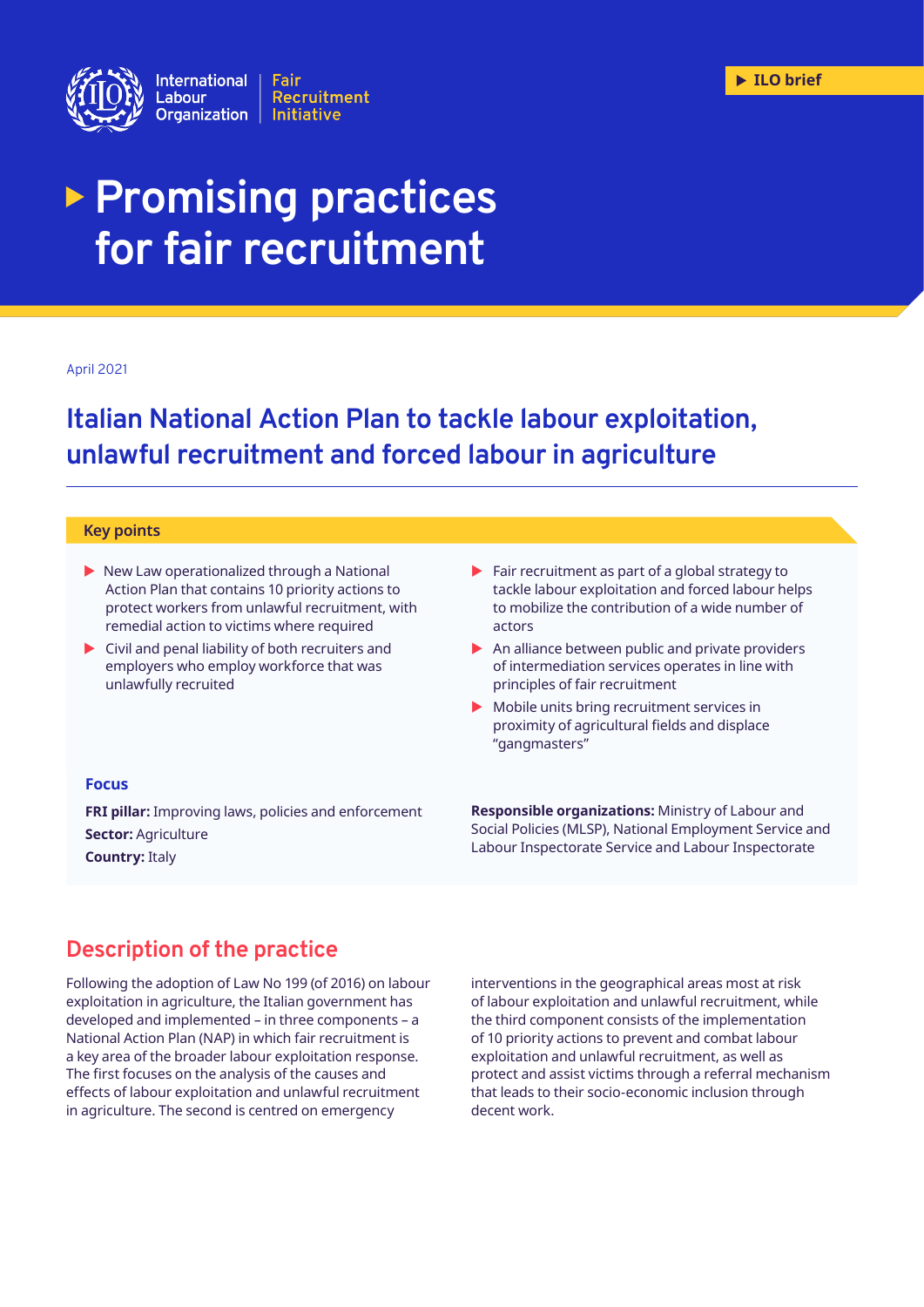The labour intermediation related outputs include:

- $\blacktriangleright$  Improved planning of agricultural labour force requirements, including the setting of seasonal migration flows of foreign workers;
- $\blacktriangleright$  The analysis, with the contribution of the social partners, of the types of labour contracts available and their responsiveness to the requirements of the agricultural sector;
- $\blacktriangleright$  Improved effectiveness, efficiency and equity of the employment services delivered by labour intermediaries (public and private) to agricultural workers and employers, including through an IT platform and mobile device Applications;
- $\blacktriangleright$  Strengthened specialized services for workers in agriculture and mobile units to bring recruitment services in proximity of agricultural fields and displace "gangmasters";
- $\blacktriangleright$  Improved capacity of public institutions at national and regional levels to monitor the application of regulations on labour intermediation by private employment agencies;
- $\triangleright$  Cooperation between public employment services and licensed private employment service providers;
- $\blacktriangleright$  An alliance between public and private providers of intermediation services that operates in line with the ILO's fair recruitment principles and national legislation on labour intermediation.

### **Proof of impact/progress**

Unlawful recruitment was included as part of a global approach to labour exploitation in a national law that combines prevention and remedial measures to tackle labour exploitation, including sanctions and remedies, as well as civil and penal liability of both recruiters and employers that employ workforce that was unlawfully recruited (Law 199/2016). The provisions of Law No. 199 have been operationalized through a National Action Plan that contains 10 priority actions and implementation mechanisms to protect workers from unlawful recruitment practices, with remedial action to victims where required. Although the number of sentenced cases by courts has significantly increased after Law 199/2016 entered into force, the impact of the practice in terms of protecting workers from unlawful and unfair recruitment should be confirmed through an evaluation.



Meeting of the Inter-Institutional Commission on Labour Exploitation chaired by the Ministers of Labour and Social Policies.

## **Other promising features**

### **Novelty/level of innovation**

- $\blacktriangleright$  A digital labour intermediation platform and telephone applications (Apps) to tackle unlawful recruitment;
- $\blacktriangleright$  Provision of labour intermediation services in proximity of users (employment service staff go to the places of residence or work of agricultural workers rather that the other way round);
- $\triangleright$  Collaboration between countries of origin and of destination to prevent unlawful recruitment of migrant workers.

### **Relevance**

Fair recruitment as part of a global strategy to tackle labour exploitation and forced labour helps to catalyse the contribution of a wide number of actors and interventions.

### **Sustainability**

The practice is sustainable as it derives from law and policy and is now implemented nation-wide by public institutions in collaboration with private providers and with funds set aside from the budgets of national institutions.

### **Efficiency**

The inclusion of fair recruitment as key component of a broad strategy allows for the maximization of results with limited inputs, compared to the approaches that address fair recruitment as stand-alone issue.